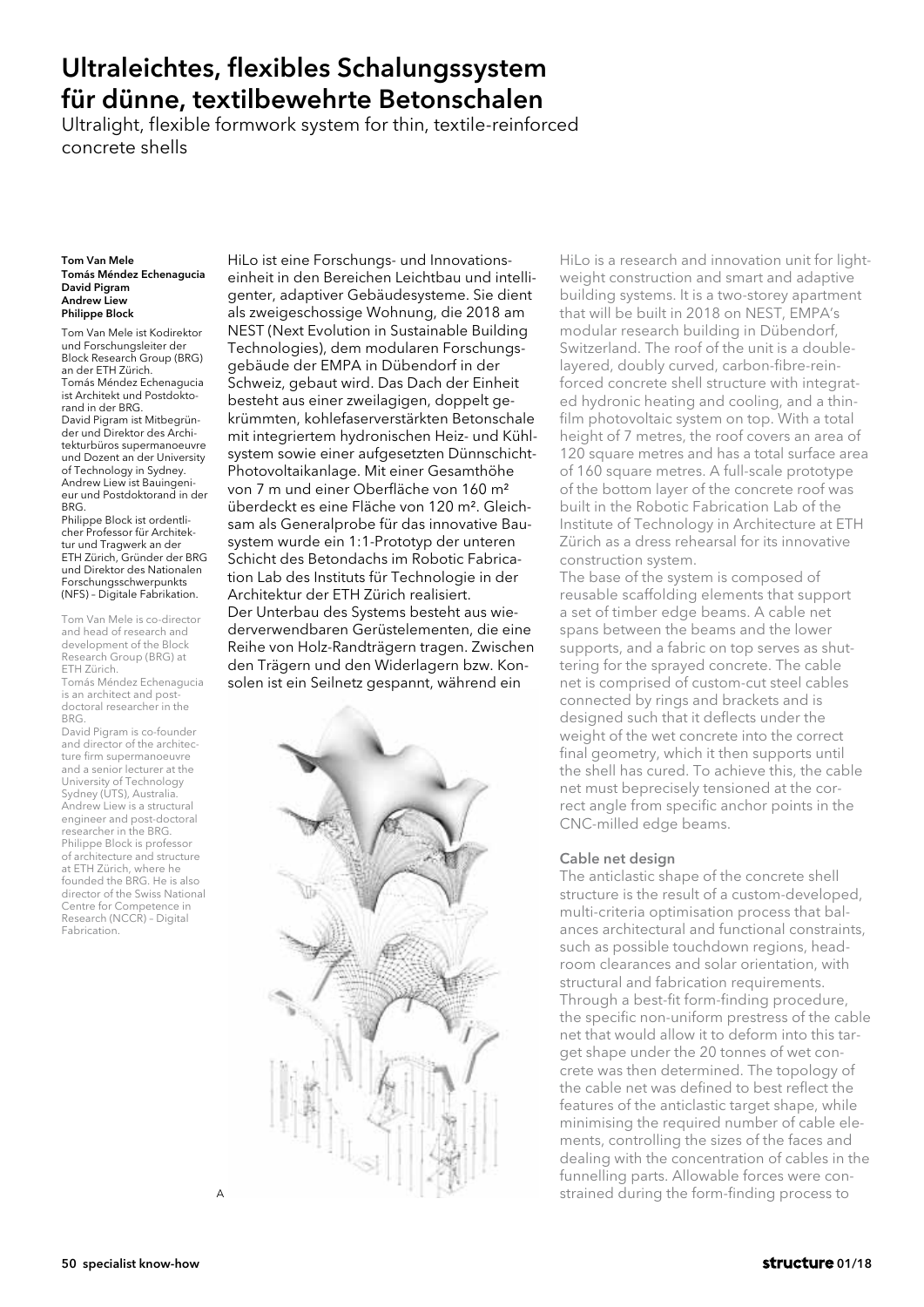darüber liegendes Gewebe als Schalung für den Spritzbeton dient. Zusammengesetzt ist das Seilnetz aus genau zugeschnittenen Stahlseilen, die durch Ringe und Klammern verbunden sind – die richtige Endgeometrie erreicht es unter dem Gewicht des nassen Betons, den es trägt, bis die Schale ausgehärtet ist. Damit dies gelingt, muss das Netz von bestimmten Befestigungspunkten an den CNCgefrästen Randträgern im richtigen Winkel angebracht und präzise vorgespannt werden.

## Gestaltung des Seilnetzes

Die gegensinnig gekrümmte Form der Betonschale resultiert aus einem eigens entwickelten Optimierungsprozess, der architektonische und funktionale Aspekte (z.B. Befestigungsbereiche, Durchgangshöhen oder die Ausrichtung zur Sonne) mit Konstruktions- und Fertigungsanforderungen in Einklang bringt. Mit einem inversen Formfindungsverfahren wurde anschließend die genaue, ungleichmäßige Vorspannung ermittelt, durch die das Seilnetz unter der Last des 20 t schweren Nassbetons seine finale Form erreicht. Die räumliche Struktur des Netzes war dabei so zu definieren, dass sie nicht nur optimal den Besonderheiten der gegensinnig gekrümmten Netzform entspricht, sondern zugleich die Anzahl der erforderlichen Seilelemente minimiert, die Maximalgröße der Netzfelder miteinbezieht und die höhere Seildichte in den trichterförmigen Bereichen berücksichtigt. Um einen sauberen Übergang zur verglasten Fassade zu schaffen, kamen außerdem besondere Seile entlang vertikaler Ebenen zum Einsatz. Im Verlauf des Formfindungsprozesses wurden die zulässigen Kräfte beschränkt, um die erforderlichen Größen der Seilnetzkomponenten zu begrenzen. Die Gestaltung der Knoten sorgt dafür, dass alle Seile die nötigen Freiheitsgrade (axial, in der Schalenebene und senkrechte Rotation) haben, um der gewünschten Schalengeometrie entsprechen zu können. Zudem besitzen die Knoten Vorrichtungen zum Ausrichten und Befestigen der



limit the required sizes of the cable net components. The specific node design ensured that all cables have the necessary degrees of freedom to conform to the required shell geometry (axial, in-plane and perpendicular rotation). It incorporates features to align and attach the fabric shuttering, to fix the textile reinforcement at the correct height, to register the concrete thickness and to facilitate as-built measurement from below with two spherical markers on the nodes' central axis. The developed construction system was designed to compensate for unavoidable deviations from the theoretical model, for example due to fabrication and assembly tolerances of the edge beam and the supporting scaffolding structure, by means of an adaptive control system. Tightening or loosening the cables at the perimeter alters the forces within the cable net, steering the shape of the shuttering from an imperfect starting point towards the desired shape. An algorithm was implemented to determine the precise adjustment to be applied at each boundary cable to best direct the cable net towards the intended form while respecting maximum cable stress constraints.

## W

Alle Grundrisse: All floor plans: detail.de/1-2-2018-sesc

- A Struktureller Gesamtaufbau: Traggerüst, Schalungssystem und textilbewehrte Betonschale (von unten nach oben). B, C Seilnetzknoten
- A Structural system components: supporting scaffold, formwork system and textilereinforced concrete shell (from bottom to top).
- B, C Cable net nodes



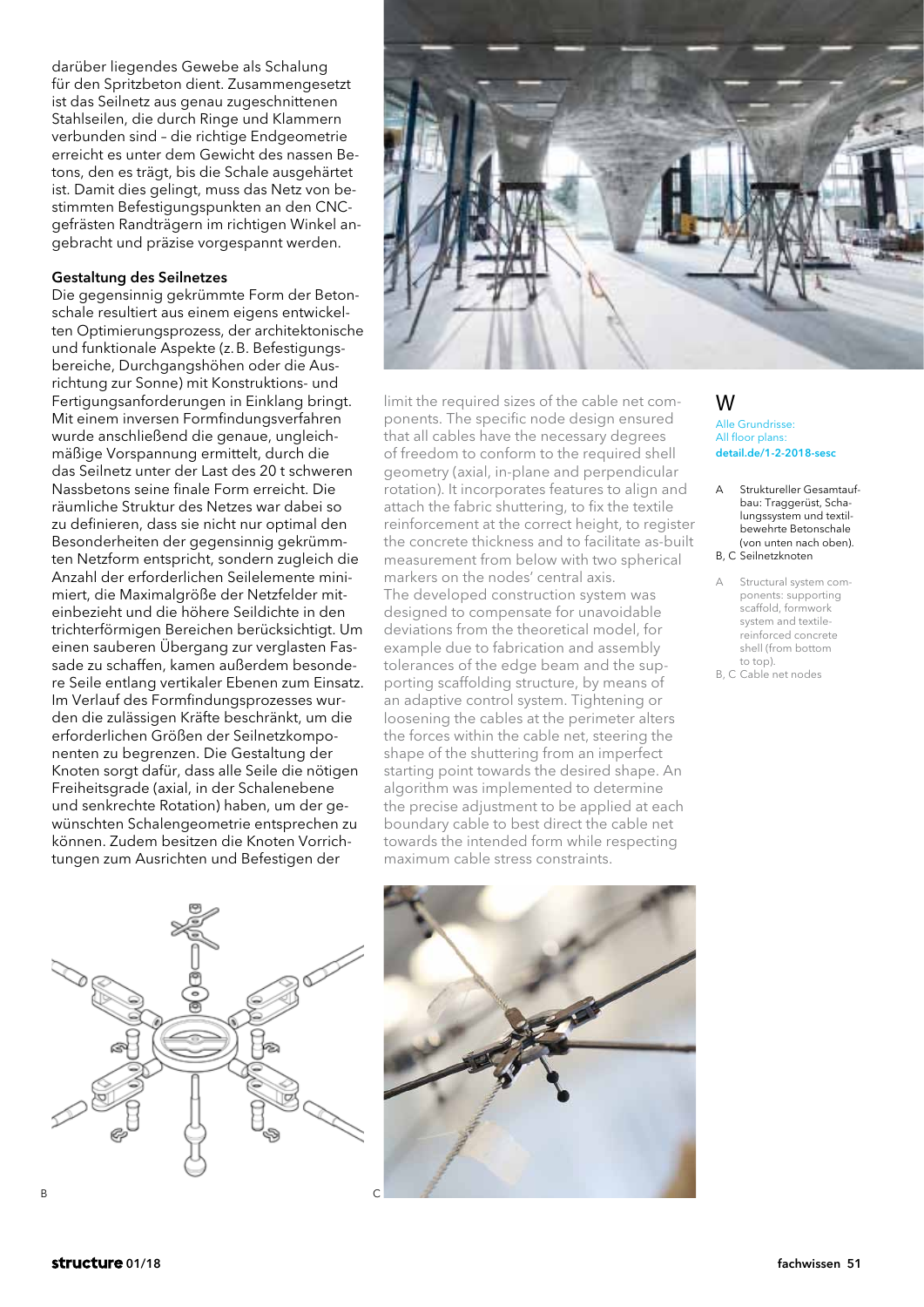- D Montage des Seilnetzes mit Hubarbeitsbühnen
- E Kohlefaserbewehrung, befestigt am Abstandshalter eines Knotens
- F Befestigung des Schalungsgewebes auf dem Seilnetz
- G Schalungsgewebe und Seilnetz von unten
- H Aufbringen des Spritzbetons und stellenweises Verflüssigen mit elektrischen Betonkellen
- D Installation of the cable net using aerial working platforms
- E Carbon-fibre reinforcement fixed to a spacer at a node
- Fastening the shuttering fabric onto the cable net
- G Shuttering fabric and cable net from below
- Application of sprayed concrete and localised liquefaction using electric vibrating trowels

Gewebeschalung, zum Fixieren der textilen Bewehrung in der richtigen Höhe, zum Ablesen der Betondicke und zum leichten Vermessen der fertigen Konstruktion von unten mithilfe zweier kugelförmiger Markierungspunkte in der Mittelachse der Knoten.

Das Konstruktionskonzept beinhaltet ein adaptives Steuerungssystem, das in der Lage ist, unvermeidbare Abweichungen vom theoretischen Modell zu kompensieren, die z.B. aus Fertigungs- und Montagetoleranzen des Randträgers und des Traggerüsts resultieren. Das Festziehen oder Lösen der Seile vom Randbereich aus verändert den Kräfteverlauf innerhalb des Seilnetzes und macht es so möglich, die Schalung in die gewünschte Form zu bringen. Hierfür kam ein Algorithmus zur Anwendung, mit dem sich alle Randseile exakt justieren lassen, ohne dabei deren maximale Zugbeanspruchung zu überschreiten.

### Bau des Prototypen

Erster Schritt im Bauablauf war die Montage des Gerüsts und der Randträger. Anschließend wurden das Seilnetz und das Schalungsgewebe angehoben und befestigt und das Seilnetz gemäß der Vorgaben des adaptiven Steuerungssystems gespannt. Am Schluss erfolgten das Verlegen der textilen Bewehrung und Aufbringen des Spritzbetons. Die Vormontage des Seilnetzes fand auf dem Boden statt – in Feldern, die leicht genug waren, um sie noch von Hand tragen zu können. Daraufhin wurde der mediale Hauptseilstrang des Netzes hochgezogen, befestigt und um die kleineren Felder ergänzt. Auf die Seilnetz-Montage folgte das Anheben und Ablegen des maßgeschneiderten, aufgerollten Schalungsgewebes in der Mitte des Netzes. Von dort aus wurde es abgerollt und mithilfe vorgestanzter Löcher an den richtigen Stellen an den Knoten verankert. Schließlich erfolgte das Vorkonfektionieren und Schneiden der Kohlefaserbewehrung, die sich über dem Schalungsgewebe streifenweise an den Abstandshaltern jedes Knotens befestigen ließ. Die Betonmischung war so konzipiert, dass sie – unter niedrigem Druck gesprüht – auch an den fast vertikalen Bereichen des Schalungsgewebes haften blieb. Aufgrund des Bedarfs an flüssigen Zuschlagsstoffen wurde das Material vor Ort gemischt. Um die gesamte





#### Prototype construction

The construction process consisted of erecting the scaffolding and edge beams; hoisting and installing the cable net and fabric, followed by tensioning the cable net according to the control system process; placing the reinforcement and spraying of the concrete. The cable net was assembled on the ground in patches that were light enough to be carried by hand. The main spine of the net was hoisted and installed, followed by the patches. Once the cable net installation was complete, the custom-made fabric was rolled and hoisted onto the net's spine. From this position, it could be unrolled and installed in the correct location by anchoring it to the nodes through precut holes in the fabric. The carbon-fibre textile reinforcement was patterned and cut before being attached, one strip at a time, above the fabric by spacers on each node. The low-pressure sprayed concrete mix was designed to stick to the fabric shuttering, which was almost vertical in places. Liquid admixtures meant that the concrete was mixed on site. Workers manoeuvred aerial working platforms from strategic locations to access the entire surface. Close proximity was required to enable the workers to use vibrating trowels to locally liquify the concrete to ensure that it completely consolidated around the carbonfibre reinforcement without leaving any gaps. The concrete was sprayed in one continuous process to form a monolithic shell. After curing, the shell is capable of supporting its own weight without the aid of the cable net. It was decentred by releasing the tension on the boundary cables and removing them from the edge beams. The beams and scaffolding were removed, revealing the concrete shell.